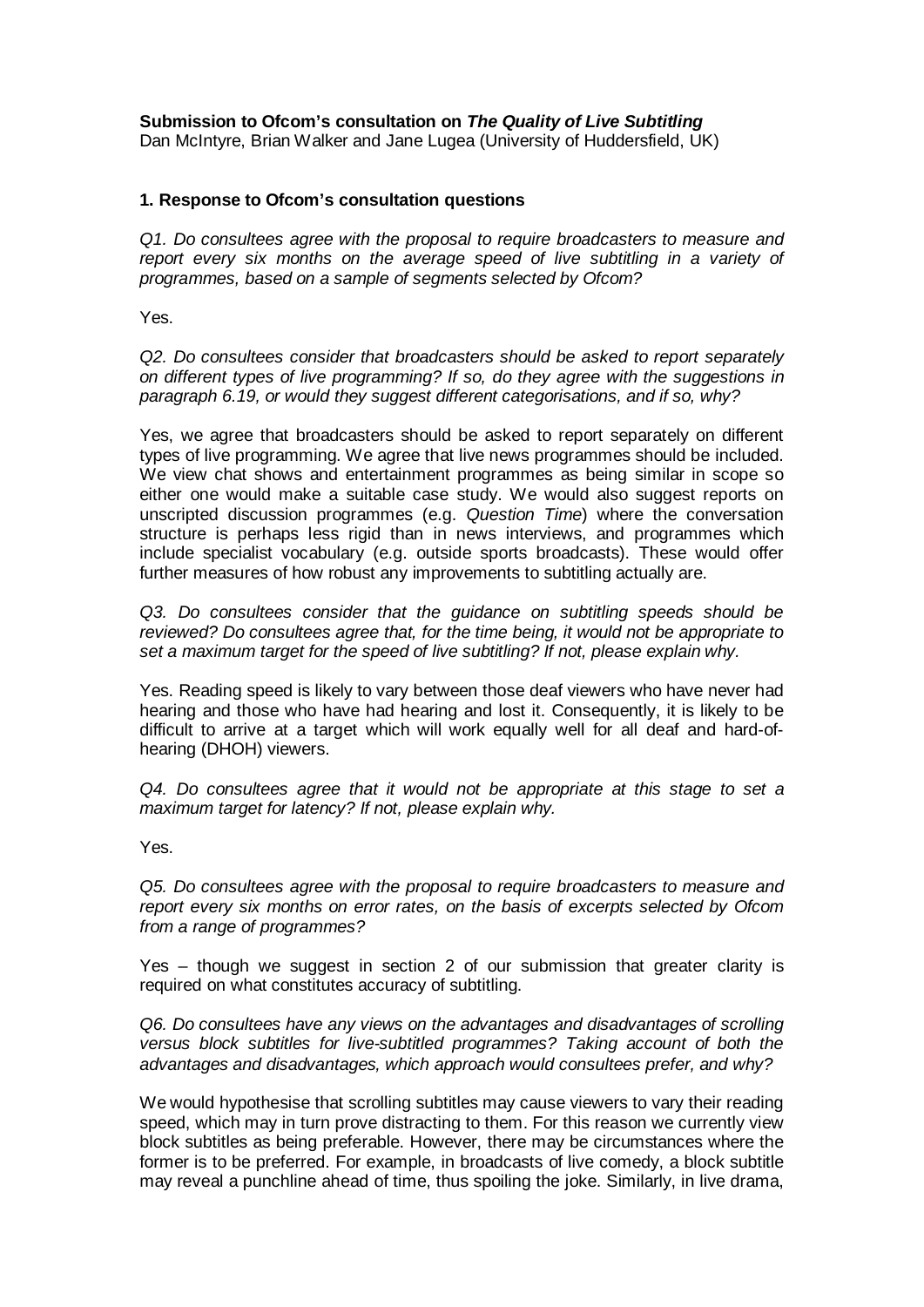where a pause is required between two speaking turns for dramatic effect, a block subtitle may ruin this. In such cases, it may well be that scrolling subtitles are preferable. We would recommend investigating the likely effects of the two subtitling formats on particular types of programmes.

*Q7. What are the factors that might facilitate or hinder the insertion of a delay in live transmissions sufficient to improve the quality of subtitling? Ofcom would particularly welcome the views of broadcasters on this question.*

We can envisage that such a delay may be used as an excuse to censor live broadcasts, which we would not be in favour of.

# **2. Additional information concerning accuracy of subtitling**

We have recently carried out a research project funded by the British Academy (grant no. SG113185) in which we investigated the impact of DHOH subtitles on characterisation in TV drama (specifically, HBO's *The Wire*). Although we concentrated solely on pre-prepared subtitles, we believe that our results have some relevance for live subtitling, particularly of certain types of programmes, e.g. drama, entertainment. (N.B. This section of our submission incorporates elements of our report to the British Academy on the outcomes of our research, and on a draft academic article [McIntyre and Lugea, under review], available on request from the authors).

## *2.1 Description of the research*

Frequently, hearing-impaired subtitles in television drama omit elements of the original character audio dialogue. This is primarily for reasons of space and time: subtitling software allows for only a limited number of characters to be displayed on screen and reading speeds limit the amount of dialogue that it is possible to show. The purpose of this study was to find out whether such omissions are likely to affect the characterisation process that deaf and hard-of-hearing (DHOH) viewers engage in. We carried out a case study of the opening three scenes of the US television drama, *The Wire* (HBO, 2002-08). We compared the DHOH subtitles with a transcript of the original dialogue and isolated all the instances where omissions were made in the subtitles. We then used a model of characterisation developed in stylistics to ascertain whether the elements omitted were likely to contribute to characterisation. In answer to our research questions, we found that: (1) DHOH subtitles of character dialogue can have a detrimental effect on characterisation, though not all changes and omissions are problematic for viewers; (2) whether or not particular linguistic cues for characterisation can be omitted from subtitles without damaging the characterisation process is dependent on the context of the scene, the linguistic behaviour of other characters, and elements of *mise-en-scene*; and (3) stylistic theories of characterisation can inform techniques of DHOH subtitling and potentially improve subtitling practice.

## *2.2 Sample analysis*

This sample of the analysis we carried out is extracted and adapted from McIntyre and Lugea (under review). We analysed three scenes from the first episode of *The Wire*. Scene 3 takes place in a courtroom where a prosecuting attorney is interviewing witnesses in a murder trial. In the quoted subtitles below, underlining indicates an addition to the original audio dialogue while [square brackets] indicate omissions.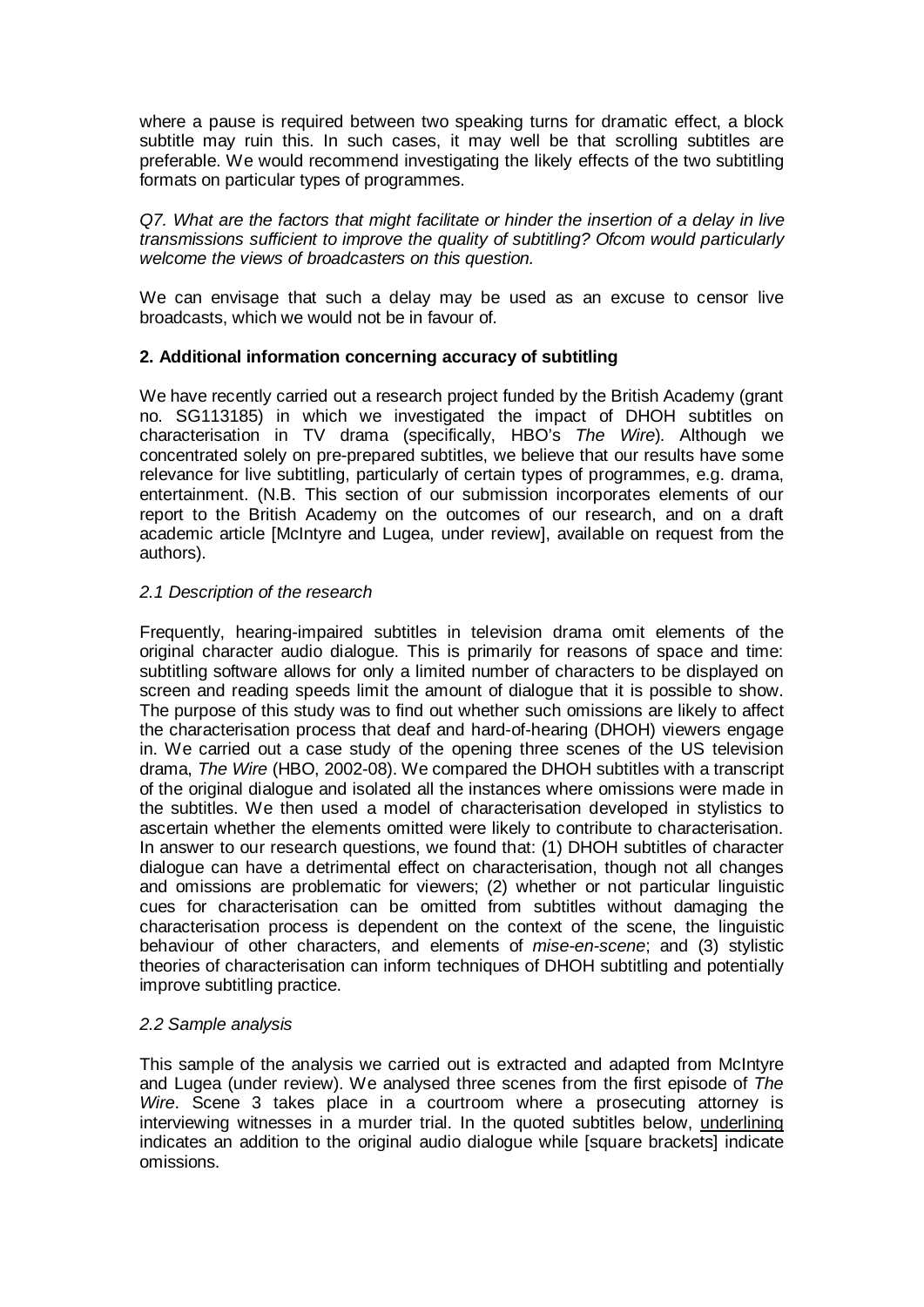S[ubtitle] 86 is part of a sequence of questions to the witness, Nakeisha Lyles, from Assistant State Prosecutor, Taryn Hansen: '[And is that] The guard booth in the lobby of the Fremont Avenue high-rise?' A similar omission is made in S88: '[And you're] behind bulletproof glass, with a clear view of the lobby?' While these coordinating conjunctions, subjects and predicators are not necessary for the coherence of the subtitles, their removal means that the sense of the prosecutor building an argument through the sequencing of information is lost. This is compounded by the omission of the proximal deictic *now* in S90: '[Now] Ms Lyles, I know this may be difficult [for you], but can you tell us what you saw?' The function of the deictic *now* is to indicate that this is the culmination of the argument that Hansen has been building through Lyles's responses. Its omission means that this pragmatic effect is lost on DHOH viewers. Furthermore, the deletion of *for you* removes the implication of empathy from Hansen towards her witness. The cumulative effect of these omissions is that a number of characterisation triggers are lost from Hansen's subtitles. The omission of elements of courtroom register may cause DHOH viewers to conceptualise her as less professional than the prototypical lawyer, while the interpersonal elements omitted may well affect the degree to which Hansen is viewed as an empathetic character.

#### *2.3 Primary findings*

Our primary finding was that DHOH subtitles can impact negatively on the characterisation process for viewers relying on those subtitles. To this end we were able to demonstrate the value of linguistic analysis for informing subtitling practice, thus validating Luyken's (1991) speculation that a better understanding of the semantics and pragmatics of language transfer would be valuable for subtitlers. In addition, we were able to identify two main mechanisms by which characterisation was affected through omissions in the subtitles. The first was as a result of the omission of discourse markers (e.g. *Look*, *I mean*), which affected potential impressions of interpersonal relations between characters. The second was the omission of register-specific language, which impacted on the functional stylistic effect of whole scenes and their constituent characters. As a result of our research, we have been able to explain the potential effects of particular stylistic choices on the part of subtitlers and, from this, offer a number of suggestions for improving the practice of subtitling for DHOH viewers.

#### *2.4 Implications for subtitling practice*

Our findings for pre-recorded drama pertain equally to live drama, as well as to all live programmes that include spontaneous conversation (as opposed, for example, to scripted monologues from newsreaders). In line with Luyken (1991) and Gottlieb (1994) we advocate the value of insights from linguistics, which enable a systematic means of assessing the functional effects of particular stylistic choices. For example, the BBC's current Online Subtitling Editorial Guidelines (BBC 2009) include the advice 'Although it is often tempting to edit by removing conversational phrases like "you know", "well", "actually", and so on, remember that such phrases can often add flavour to your text.' Insights from linguistics enable us to explain precisely the effects of such phrases and their impact on characterisation specifically, beyond the vague notion that they 'add flavour'. Consequently, training in linguistics (and particularly stylistics) is likely to be a valuable addition to the skill set of professional subtitlers.